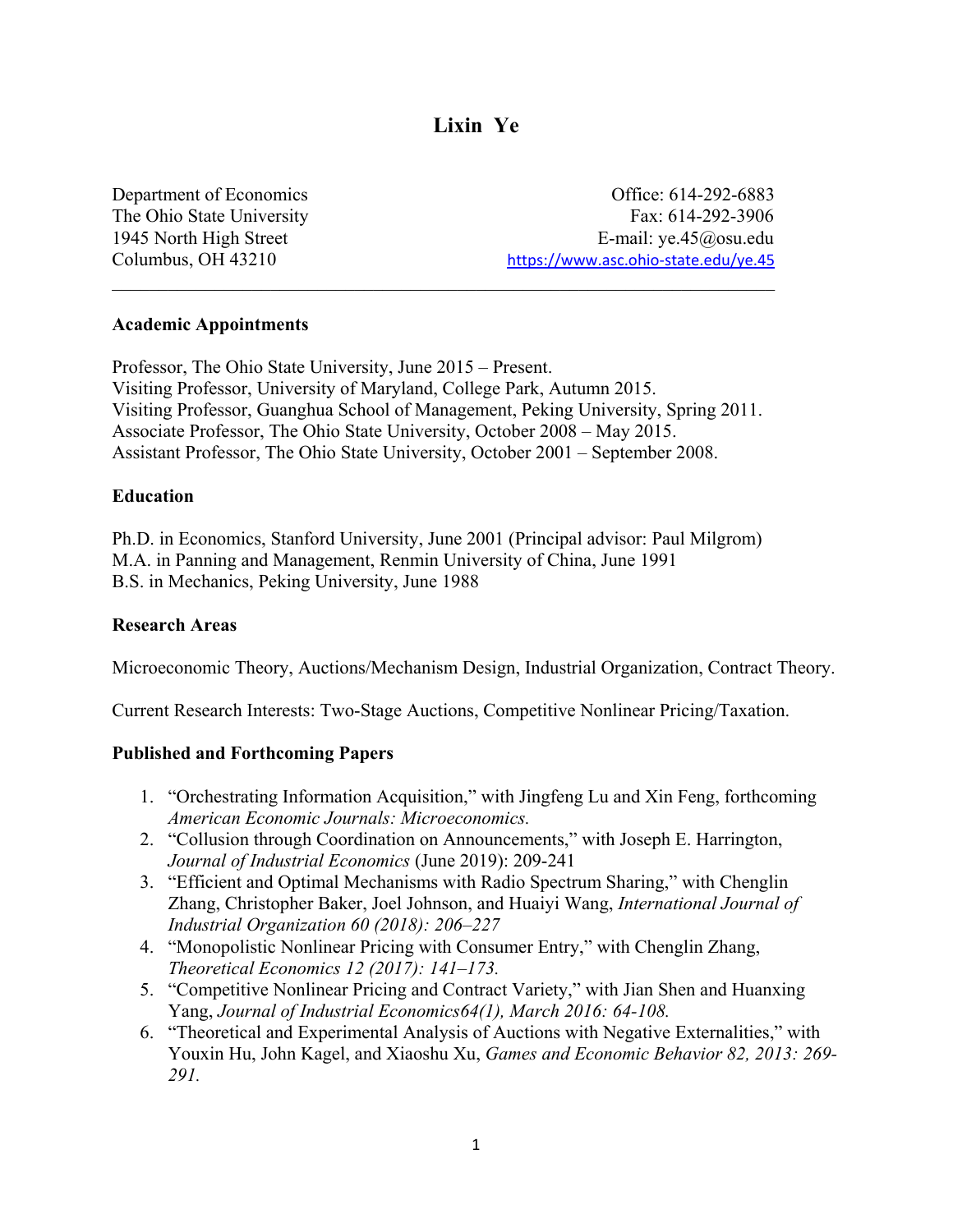- 7. "Auctions with Entry and Resale," with Xiaoshu Xu and Dan Levin, *Games and Economic Behavior 79, 2013: 92-105.*
- 8. ["Efficient and Optimal Mechanisms with Private Information Acquisition Costs," w](http://www.econ.ohio-state.edu/lixinye/Research/Lu-Ye-Jun10.pdf)ith Jingfeng Lu, *Journal of Economic Theory 148 (1), 2013: 393-408*.
- 9. "Auctions with Synergy and Resale," with Xiaoshu Xu and Dan Levin, *International Journal of Game Theory* 41 (2), 2012: 397-426.
- 10. "Competitive Nonlinear Taxation and Constitutional Choice," with Massimo Morelli and Huanxing Yang, *American Economic Journal: Microeconomics* 4(1), 2012: 142-175.
- 11. "Quality Disclosure and Competition," with Dan Levin and James Peck, *Journal of Industrial Economics 57 (1), March 2009: 167-196.*
- 12. "Nonlinear Pricing, Market Coverage, and Competition," with Huanxing Yang, *Theoretical Economics 3, 2008: 123-153.*
- 13. "Search with Learning: Understanding Asymmetric Price Adjustments," with Huanxing Yang, *The RAND Journal of Economics* 39, 2008: 547-564.
- 14. "Hybrid Auctions Revisited," with Dan Levin, *Economics Letters* 99, 2008: 591-594.
- 15. "Trademark Sales, Entry, and the Value of Reputation," with Howard Marvel, *International Economic Review 49, 2008: 547-576.*
- 16. "Indicative Bidding: An Experimental Analysis," with John Kagel and Svetlana Pevnitskaya, *Games and Economic Behavior 62, 2008: 697-721.*
- 17. "Survival Auctions," with John Kagel and Svetlana Pevnitskaya, *Economic Theory 33*, 2007: 103-119.
- 18. "Reserve Price Signaling," with Hongbin Cai and John Riley, *Journal of Economic Theory 135 (1)*, July 2007: 253-268.
- 19. "Bad News Can Be Good News: Early Dropouts in an English Auction with Multidimensional Signals," with Dan Levin and James Peck, *Economic Letters* 95, 2007: 462- 467.
- 20. "Indicative Bidding and A Theory of Two-Stage Auctions," *Games and Economic Behavior 58 (1)*, January 2007: 181-207.
- 21. "On the Use of Customized vs. Standardized Performance Measures," with Anil Arya, Jonathan Glover, and Brian Mitterdorf, *Journal of Management Accounting Research 17,*  2005: 7-21.
- 22. "Optimal Auctions with Endogenous Entry," *Contributions to Theoretical Economics 4(1),* 2004: Article 8, 1-27.
- 23. "Deciding Between Competition and Collusion," with Patrick Bajari, *Review of Economics and Statistics 85(4),* November 2003: 971-989*.*

# **Working Papers**

- 1. "Optimal Assembly Mechanisms under Non-disclosure Agreements," with Xi Shan and Chenglin Zhang, October 2021.
- 2. "Procurement Design with Optimal Sequential R&D," with Jingfeng Lu and Xin Feng, under revision.
- 3. "Competitive Nonlinear Income Taxation Revisited," with John Wilson and Chenglin Zhang.
- 4. "Refinements in Discrete and Continuous Type Models: Local Credibility Test," with Hongbin Cai and John Riley.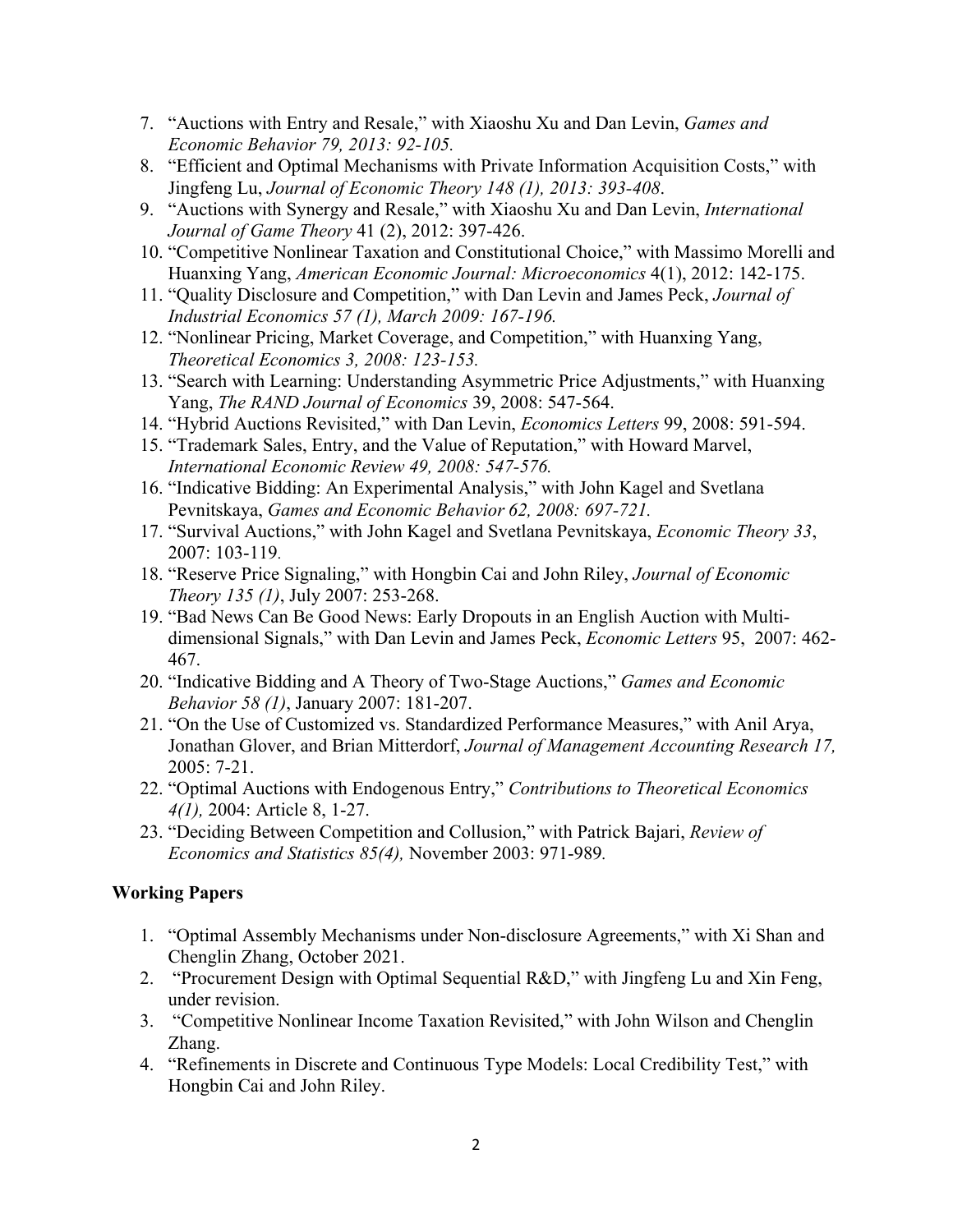## **Teaching**

Graduate level: Microeconomic Theory; Game Theory; Contract Theory; Market Design (Auctions and Matching); Industrial Organization.

Undergraduate level: Intermediate Microeconomics (Non-calculus based); Intermediate Microeconomics (Calculus based).

#### **Fellowships, Awards, and Grants**

National Science Foundation Research Grant (AST-1247840), "Achieving Efficient Spectrum Usage in Active and Passive Sensing through A Market-Based Approach," with Joel Johnson and Christopher Baker; \$500,000; September 2012 – August 2015. Excellence in Refereeing Award, *American Economic Review*, 2012. Excellence in Refereeing Award, *American Economic Review*, 2009. The Ohio State University Seed Grant Award, "Theoretical and Experimental Analysis of Two-stage Auctions," \$20,000; 2002. Kapnick Dissertation Fellowship, SIEPR, Stanford University, 2000. Graduate Fellowship, Department of Economics, Stanford University, 1995-1996. Guanghua Scholarship, Renmin University of China, 1991.

#### **Referee Services**

*American Economic Review, American Economic Review: Insights, B.E. Journals in Theoretical Economics, China Economic Review, Econometrica, Economic Inquiry, Economic Journal, Economic Letters, European Economic Review, Games and Economic Behavior, International Economic Review, International Journal of Game Theory, International Journal of Industrial Organization, Japanese Economic Review, Journal of Business and Economic Statistics, Journal of Economic Dynamics and Control, Journal of Economics and Management Strategy, Journal of Economic Theory, Journal of the European Economic Association, Journal of Finance, Journal of Industrial Economics, Journal of Mathematical Economics, Journal of Political Economy, Journal of Public Economics, Journal of Regional Science, Management Science, Operations Research, Production and Operations Management, RAND Journal of Economics, Review of Economic Studies, Review of Economic Design, Theoretical Economics.* 

*National Science Foundation, Social Sciences and Humanities Research Council of Canada, Research Grants Council of Hong Kong, University of Macau Research Grants.* 

#### **Student Advising (with initial placements)**

Principal advisor or co-advisor for:

Youxin Hu (Southwestern University of Finance and Economics, China); Xiaoshu Xu (Shanghai Jiaotong University, China);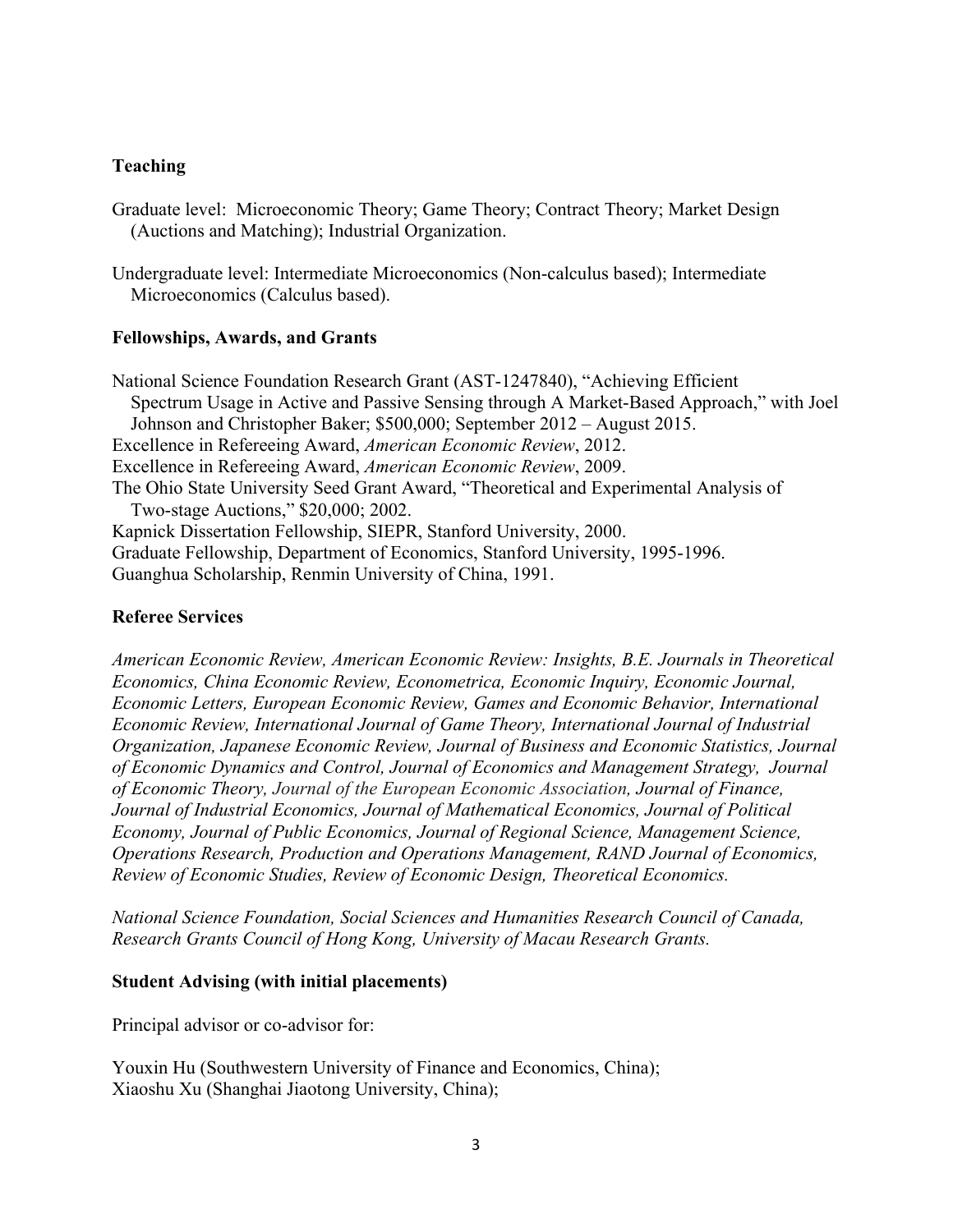Jian Shen (JPMorgan Chase); Shinya Horie (Kobe University, Japan); Daeyoung Jeong (Bank of Korea); Joseph Duggan (University of Dayton); Renkun Yang (Jinan University, China).

Dissertation committee member for:

Susan Rose (Institute of Defense Analysis); Xiaodong Liu (U. of Colorado, Boulder); Bin Yu (Ameriprise Financial); Ching-Jen Sun (Deakin University, Australia); Jun Nakabayashi (U. of Tsukuba, Japan); Lexian Liu (Fannie Mae); Hongwei Zheng (SUFE); Darren Weng (SUFE); Ross Brater (Department of Justice); Austin Sudbury (Carnegie Mellon Univ.); Xin Yu (Progressive Finance); Chao Yang (Shanghai U. of Finance and Economics); Zhuozheng Li (Shanghai U. of Finance and Economics); Jianyu Xu (Nanjing University).

# **Administrative Services**

Director of the Undergraduate Honors Program in Economics: August 2014 – July 2021; Director of Undergraduate Studies in Economics: August 2016 – July 2019; August 2020 – July 2021; Graduate Studies Committee Member: Fall 2006 – Spring 2009 and Fall 2010 – Summer 2013; Department Search Committee Member: Fall 2009 – Spring 2010.

### **Conference Organization**

Conference on Energy Market and Energy Finance in China (September 2019, Shenzhen, China), Principal Organizer; 2018 International Conference on Economic Theory and Applications (Chengdu), Member of Program Committee; 2017 China Meeting of Econometric Society, Member of Program Committee; NSF/CEME Decentralization Conference (April 2011), Principal Organizer; Midwest Economic Theory and International Economics Meetings (Fall 2008; Spring 2014), Member of Organization Committee.

### **Invited Seminars and Conference Presentations**

2019: Hong Kong Baptist University (June); 2019 Nanjing International Conference on Game Theory (September); Peking University HBS (September).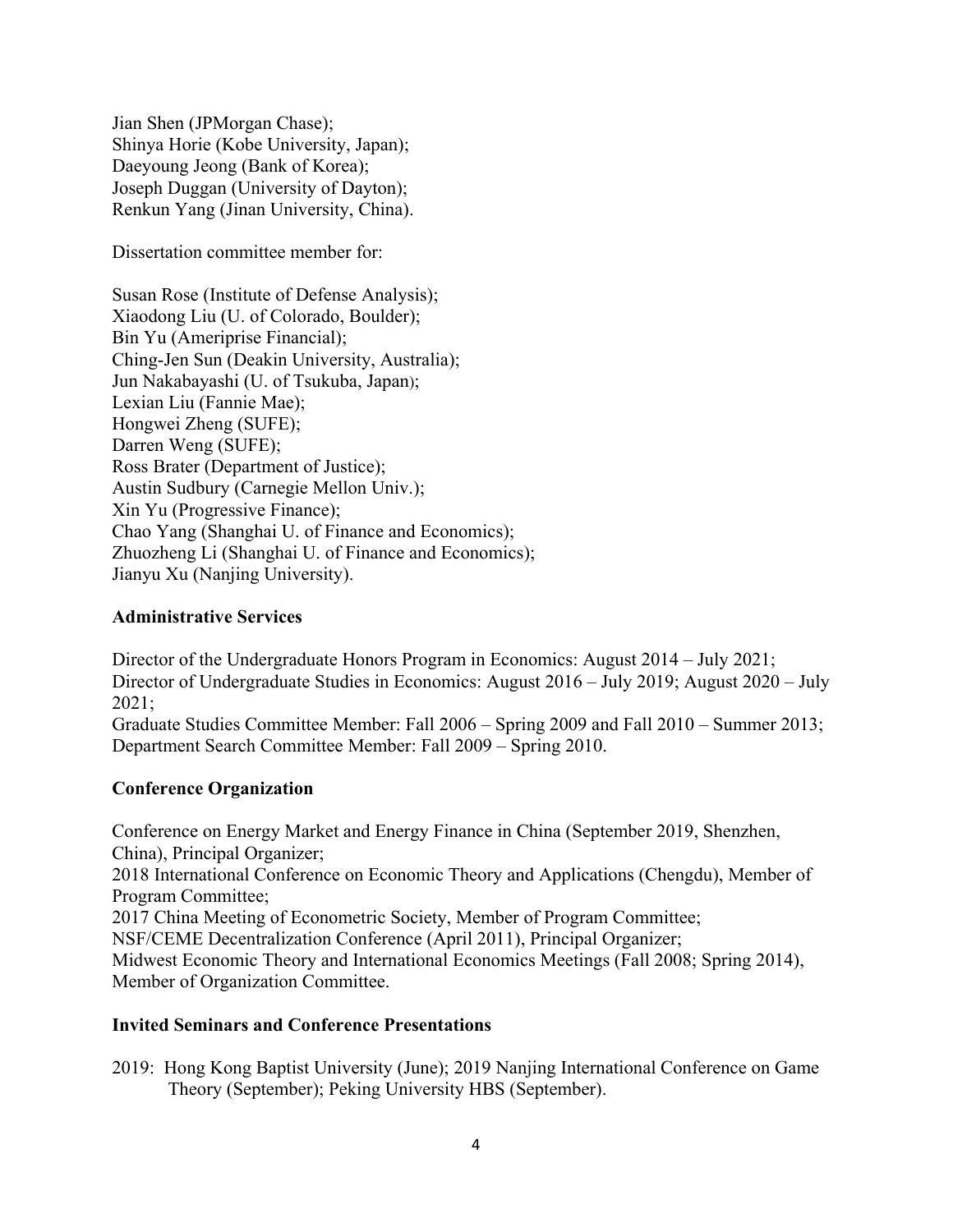- 2018: Federal Communications Commission (October); Shenzhen University (November).
- 2017: Asian Econometric Society Meeting (CUHK, June); National University of Singapore (Singapore, July); U. of British Columbia (Vancouver, September); Huazhong U. of Science and Technology (Wuhan China, October).
- 2016: 2nd NSF EARS PI Meeting (Reston VA, March); Workshop on Industrial Organizations and Management (HKUST, June); Third China Meeting of the Econometric Society (Chengdu China, June).
- 2015: University of Texas, Dallas (January); Montreal Economic Theory Seminar (May); The 11<sup>th</sup> World Congress of Econometric Society (August, Montreal); Federal Communications Commission (October); Chinese University of Hong Kong (November); Georgetown University (November); University of Maryland (December).
- 2014: University of Michigan (March); Decentralization Conference (June, Stanford University); University of Toronto (September); Duke/UNC (November).
- 2013: Michigan State University (March); Conference in honor of Paul Milgrom's 65<sup>th</sup> Birthday (April); University of Hong Kong (May); Midwest Economic Theory Conference (October, Ann Arbor).
- 2012: The 10<sup>th</sup> Annual International Industrial Organization Conference (March, Arlington VA); Workshop on Information and Incentives (October, University of Guelph, Canada); Workshop on Auctions and Matching (November, University of Michigan, Ann Arbor).
- 2011: Econometric Society Winter Meetings (January, Denver); The 16<sup>th</sup> World Congress of International Economics Association (July, Tsinghua University); Guanghua School of Management, Peking University.
- 2010: Behavioral & Quantitative Game Theory Conference (May, Newport Beach, California); The 10<sup>th</sup> World Congress of Econometric Society (August, Shanghai); Vanderbilt University (October).
- 2009: Econometric Society Winter Meetings (January, San Francisco); The Sixth Workshop on Industrial Organization and Management Strategy (June, Beijing).
- 2008: Econometric Society Winter Meetings (January, New Orleans); Summer Conference on Microeconomic Theory (July, U. of Hong Kong); Hong Kong University of Science and Technology (May).
- 2007: The 5<sup>th</sup> Annual International Industrial Organization Conference (April, Savannah); Public Economic Theory Conference (July, Vanderbilt).